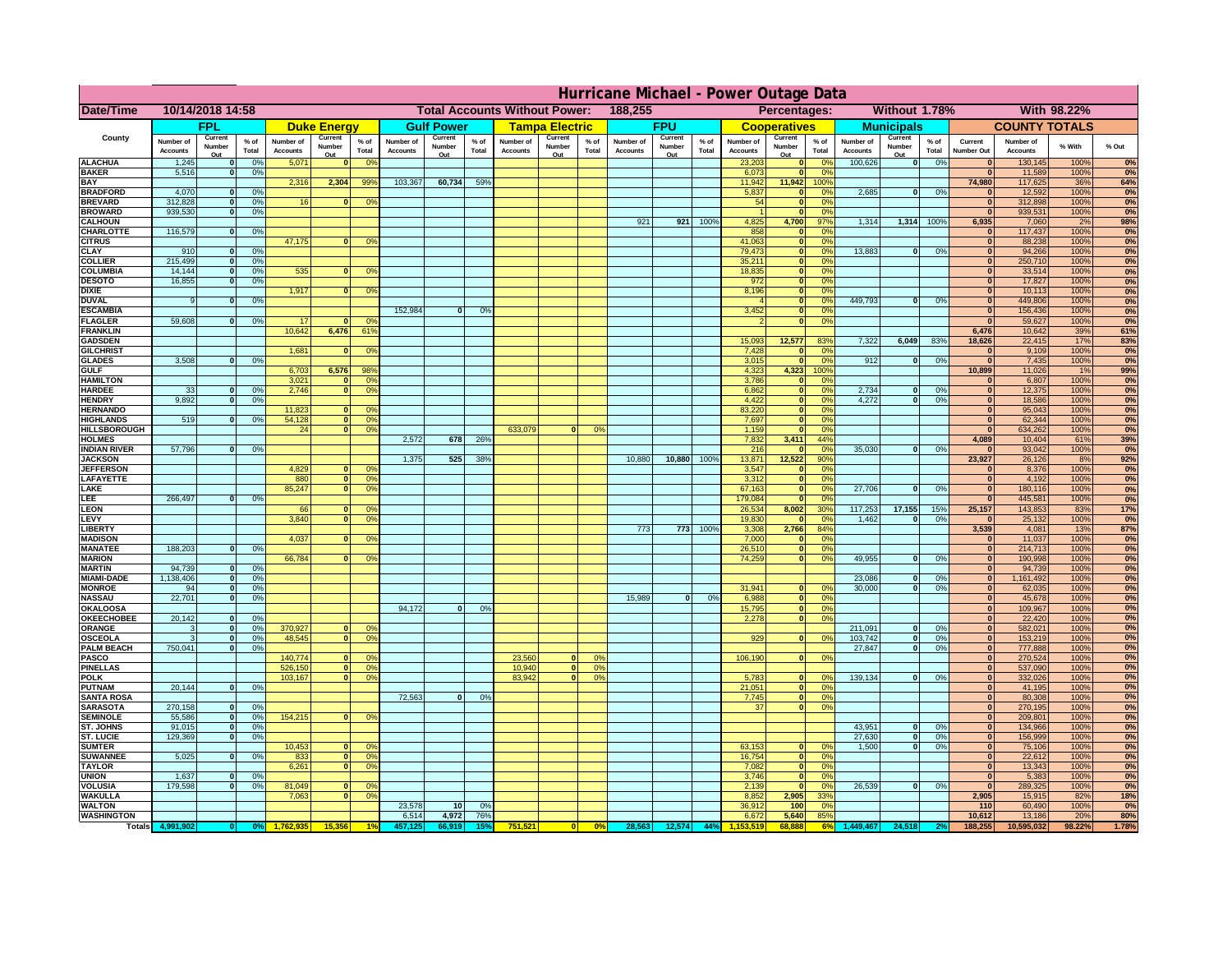# 10/14/2018 2:59 PM Hurricane Michael

| <b>Power Provider</b>                   | <b>County</b>       | <b>Number of Customers</b> | <b>Current Number Out</b> | <b>Outage Percentage</b> | <b>Estimated Restore Time</b> |
|-----------------------------------------|---------------------|----------------------------|---------------------------|--------------------------|-------------------------------|
| <b>Gulf Power Company</b>               | BAY                 | 103,367                    | 60,734                    | 58.76%                   | >5 days                       |
|                                         |                     |                            |                           |                          | $>72$                         |
| City of Tallahassee                     | LEON                | 117,253                    | 17,155                    | 14.63%                   |                               |
| Talquin Electric Cooperative, Inc.      | GADSDEN             | 15,093                     | 12,577                    | 83.33%                   | >5 days                       |
| West Florida Electric Cooperative, Inc. | <b>JACKSON</b>      | 13,824                     | 12,475                    | 90.24%                   | >5 days                       |
| Gulf Coast Electric Cooperative, Inc.   | BAY                 | 11,942                     | 11,942                    | 100.00%                  | >5 days                       |
| Florida Public Utilities Corporation    | <b>JACKSON</b>      | 10,880                     | 10,880                    | 100.00%                  | >5 days                       |
| Talquin Electric Cooperative, Inc.      | <b>LEON</b>         | 26,534                     | 8,002                     | 30.16%                   | >5 days                       |
| Duke Energy                             | <b>GULF</b>         | 6,703                      | 6,576                     | 98.11%                   | TBD                           |
| <b>Duke Energy</b>                      | <b>FRANKLIN</b>     | 10,642                     | 6,476                     | 60.85%                   | 72                            |
| <b>Gulf Power Company</b>               | WASHINGTON          | 6,514                      | 4,972                     | 76.33%                   | $>72$                         |
| City of Quincy                          | GADSDEN             | 4,768                      | 4,768                     | 100.00%                  | >5 days                       |
|                                         |                     |                            |                           | 100.00%                  |                               |
| Gulf Coast Electric Cooperative, Inc.   | <b>GULF</b>         | 4,323                      | 4,323                     |                          | >5 days                       |
| West Florida Electric Cooperative, Inc. | WASHINGTON          | 4,235                      | 4,103                     | 96.88%                   | >5 days                       |
| West Florida Electric Cooperative, Inc. | <b>HOLMES</b>       | 7,539                      | 3,411                     | 45.24%                   | >5 days                       |
| Talquin Electric Cooperative, Inc.      | WAKULLA             | 8,852                      | 2,905                     | 32.82%                   | >5 days                       |
| West Florida Electric Cooperative, Inc. | CALHOUN             | 2,977                      | 2,852                     | 95.80%                   | >5 days                       |
| Talquin Electric Cooperative, Inc.      | <b>LIBERTY</b>      | 3,308                      | 2,766                     | 83.62%                   | >5 days                       |
| Duke Energy                             | BAY                 | 2,316                      | 2,304                     | 99.48%                   | TBD                           |
| Gulf Coast Electric Cooperative, Inc.   | CALHOUN             | 1,848                      | 1,848                     | 100.00%                  | >5 days                       |
| Gulf Coast Electric Cooperative, Inc.   | WASHINGTON          | 2,437                      | 1,537                     | 63.07%                   | >5 days                       |
|                                         | <b>CALHOUN</b>      |                            | 1,314                     | 100.00%                  |                               |
| City of Blountstown                     |                     | 1,314                      |                           |                          | >5 days                       |
| Chattahoochee Electric                  | GADSDEN             | 1,163                      | 1,163                     | 100.00%                  | >5 days                       |
| Florida Public Utilities Corporation    | <b>CALHOUN</b>      | 921                        | 921                       | 100.00%                  | >5 days                       |
| Florida Public Utilities Corporation    | <b>LIBERTY</b>      | 773                        | 773                       | 100.00%                  | >5 days                       |
| <b>Gulf Power Company</b>               | <b>HOLMES</b>       | 2,572                      | 678                       | 26.36%                   | $>72$                         |
| <b>Gulf Power Company</b>               | <b>JACKSON</b>      | 1,375                      | 525                       | 38.18%                   | $>72$                         |
| City of Havana                          | <b>GADSDEN</b>      | 1,391                      | 118                       | 8.48%                    | 48                            |
| Gulf Coast Electric Cooperative, Inc.   | <b>WALTON</b>       | 100                        | 100                       | 100.00%                  | >5 days                       |
|                                         |                     |                            |                           |                          |                               |
| Gulf Coast Electric Cooperative, Inc.   | <b>JACKSON</b>      | 47                         | 47                        | 100.00%                  | >5 days                       |
| <b>Gulf Power Company</b>               | <b>WALTON</b>       | 23,578                     | 10                        | 0.04%                    | $24$                          |
| Central Florida Electric Cooperative    | <b>ALACHUA</b>      | 875                        | $\mathbf 0$               | 0.00%                    | TBD                           |
| Central Florida Electric Cooperative    | <b>DIXIE</b>        | 7,595                      | 0                         | 0.00%                    | TBD                           |
| Central Florida Electric Cooperative    | <b>GILCHRIST</b>    | 7,424                      | $\pmb{0}$                 | 0.00%                    | Restored                      |
| Central Florida Electric Cooperative    | LAFAYETTE           | 9                          | 0                         | 0.00%                    | <b>TBD</b>                    |
| Central Florida Electric Cooperative    | LEVY                | 17,513                     | $\pmb{0}$                 | 0.00%                    | Restored                      |
| Central Florida Electric Cooperative    | <b>MARION</b>       | 9                          | 0                         | 0.00%                    | TBD                           |
| Choctawhatchee Electric Cooperative     | <b>HOLMES</b>       | 293                        | $\pmb{0}$                 | 0.00%                    | Restored                      |
|                                         |                     |                            |                           |                          |                               |
| Choctawhatchee Electric Cooperative     | <b>OKALOOSA</b>     | 15,795                     | 0                         | 0.00%                    | Restored                      |
| Choctawhatchee Electric Cooperative     | <b>SANTA ROSA</b>   | 201                        | $\mathbf 0$               | 0.00%                    | Restored                      |
| Choctawhatchee Electric Cooperative     | <b>WALTON</b>       | 36,812                     | 0                         | 0.00%                    | Restored                      |
| City of Alachua                         | <b>ALACHUA</b>      | 4,426                      | $\pmb{0}$                 | 0.00%                    | <b>TBD</b>                    |
| City of Bartow                          | <b>POLK</b>         | 11,790                     | 0                         | 0.00%                    | TBD                           |
| City of Bushnell                        | <b>SUMTER</b>       | 1,500                      | $\mathbf 0$               | 0.00%                    | <b>TBD</b>                    |
| City of Clewiston                       | <b>HENDRY</b>       | 4,272                      | 0                         | 0.00%                    | TBD                           |
| City of Fort Meade                      | <b>POLK</b>         | 2,379                      | $\mathbf 0$               | 0.00%                    | <b>TBD</b>                    |
| City of Leesburg                        | LAKE                | 22,000                     | 0                         | 0.00%                    | TBD                           |
|                                         |                     |                            |                           |                          |                               |
| City of Moore Haven                     | <b>GLADES</b>       | 912                        | $\mathbf 0$               | 0.00%                    | <b>TBD</b>                    |
| City of Mount Dora                      | LAKE                | 5,706                      | 0                         | 0.00%                    | TBD                           |
| City of Newberry                        | <b>ALACHUA</b>      | 1,727                      | $\pmb{0}$                 | 0.00%                    | <b>TBD</b>                    |
| City of Starke                          | <b>BRADFORD</b>     | 2,685                      | 0                         | 0.00%                    | TBD                           |
| City of Vero Beach                      | <b>INDIAN RIVER</b> | 35,030                     | $\mathbf 0$               | 0.00%                    | <b>TBD</b>                    |
| City of Wauchula                        | HARDEE              | 2,734                      | 0                         | 0.00%                    | TBD                           |
| City of Williston                       | LEVY                | 1,462                      | $\pmb{0}$                 | 0.00%                    | <b>TBD</b>                    |
| City of Winter Park                     | ORANGE              | 13,941                     | 0                         | 0.00%                    | TBD                           |
| Clay Electric Cooperative               | <b>ALACHUA</b>      | 22,328                     | $\pmb{0}$                 | 0.00%                    | TBD                           |
|                                         |                     |                            |                           |                          |                               |
| Clay Electric Cooperative               | BAKER               | 2,476                      | 0                         | 0.00%                    | TBD                           |
| Clay Electric Cooperative               | <b>BRADFORD</b>     | 5,837                      | $\pmb{0}$                 | 0.00%                    | <b>TBD</b>                    |
| Clay Electric Cooperative               | <b>CLAY</b>         | 79,473                     | 0                         | 0.00%                    | TBD                           |
| Clay Electric Cooperative               | <b>COLUMBIA</b>     | 16,922                     | $\pmb{0}$                 | 0.00%                    | TBD                           |
| Clay Electric Cooperative               | <b>DUVAL</b>        | 4                          | 0                         | 0.00%                    | TBD                           |
| Clay Electric Cooperative               | <b>FLAGLER</b>      | $\overline{2}$             | $\pmb{0}$                 | 0.00%                    | <b>TBD</b>                    |
| Clay Electric Cooperative               | <b>GILCHRIST</b>    | 4                          | 0                         | 0.00%                    | TBD                           |
| Clay Electric Cooperative               | LAKE                | 2,239                      | $\pmb{0}$                 | 0.00%                    | <b>TBD</b>                    |
| Clay Electric Cooperative               | LEVY                | 712                        | 0                         | 0.00%                    | TBD                           |
|                                         |                     |                            |                           |                          |                               |
| Clay Electric Cooperative               | <b>MARION</b>       | 16,301                     | $\pmb{0}$                 | 0.00%                    | <b>TBD</b>                    |
| Clay Electric Cooperative               | PUTNAM              | 21,051                     | 0                         | 0.00%                    | TBD                           |
| Clay Electric Cooperative               | SUWANNEE            | 5                          | $\pmb{0}$                 | 0.00%                    | <b>TBD</b>                    |
| Clay Electric Cooperative               | <b>UNION</b>        | 3,746                      | 0                         | 0.00%                    | TBD                           |
| Clay Electric Cooperative               | <b>VOLUSIA</b>      | 2,139                      | $\pmb{0}$                 | 0.00%                    | TBD                           |
| Duke Energy                             | <b>ALACHUA</b>      | 5,071                      | 0                         | 0.00%                    | Restored                      |
| <b>Duke Energy</b>                      | <b>BREVARD</b>      | 16                         | $\mathbf 0$               | 0.00%                    | Restored                      |
| Duke Energy                             | <b>CITRUS</b>       | 47,175                     | 0                         | 0.00%                    | Restored                      |
|                                         | <b>COLUMBIA</b>     | 535                        | $\mathbf 0$               | 0.00%                    |                               |
| <b>Duke Energy</b>                      |                     |                            |                           |                          | Restored                      |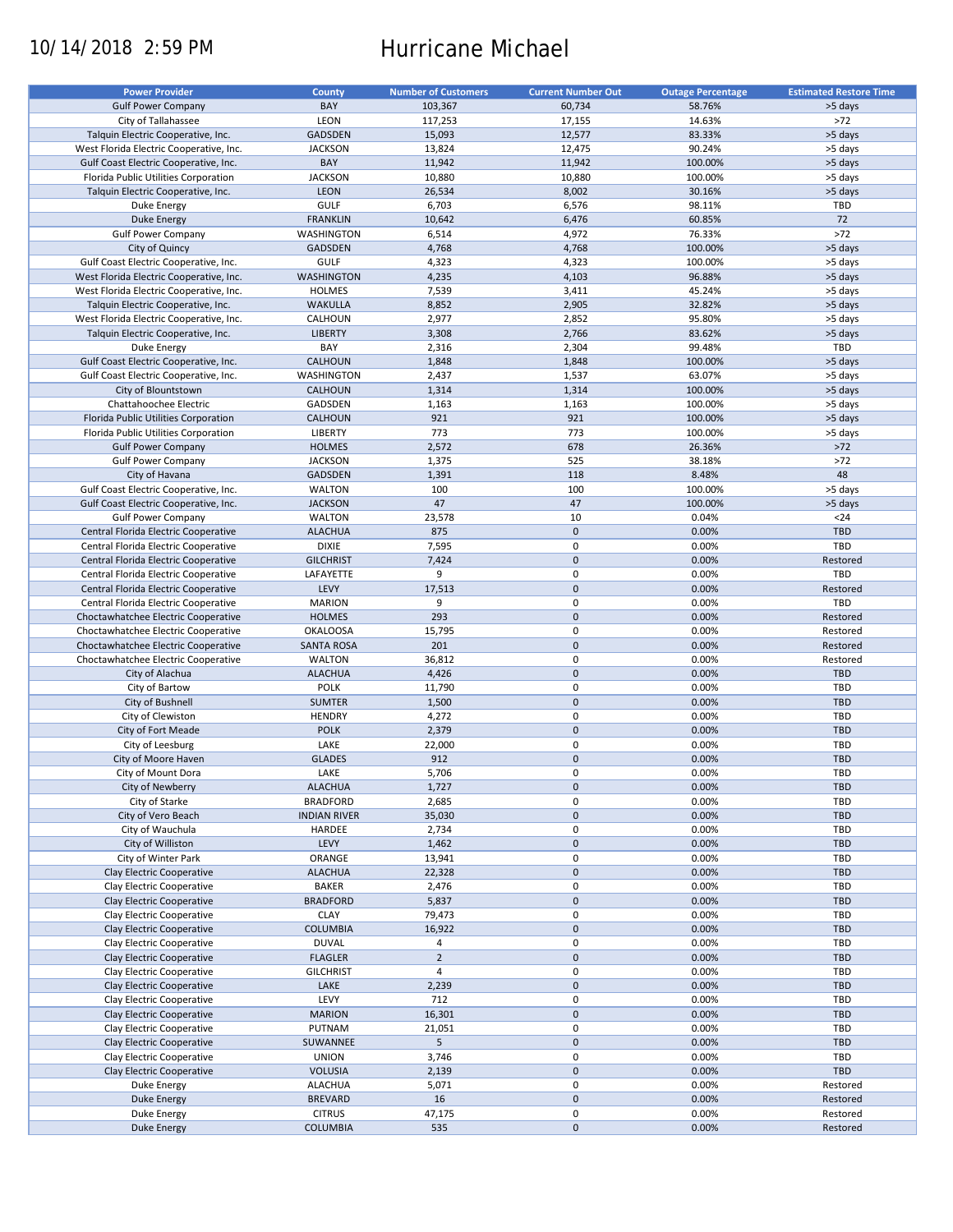## 10/14/2018 2:59 PM Hurricane Michael

| Duke Energy                                        | <b>DIXIE</b>        | 1,917     | 0           | 0.00% | Restored   |
|----------------------------------------------------|---------------------|-----------|-------------|-------|------------|
| <b>Duke Energy</b>                                 | <b>FLAGLER</b>      | 17        | $\pmb{0}$   | 0.00% | Restored   |
| Duke Energy                                        | <b>GILCHRIST</b>    | 1,681     | 0           | 0.00% | Restored   |
| <b>Duke Energy</b>                                 | <b>HAMILTON</b>     | 3,021     | $\mathbf 0$ | 0.00% | Restored   |
|                                                    |                     |           |             |       |            |
| Duke Energy                                        | HARDEE              | 2,746     | 0           | 0.00% | Restored   |
| <b>Duke Energy</b>                                 | <b>HERNANDO</b>     | 11,823    | $\pmb{0}$   | 0.00% | Restored   |
| Duke Energy                                        | <b>HIGHLANDS</b>    | 54,128    | 0           | 0.00% | Restored   |
|                                                    |                     |           | $\pmb{0}$   |       |            |
| <b>Duke Energy</b>                                 | HILLSBOROUGH        | 24        |             | 0.00% | Restored   |
| Duke Energy                                        | <b>JEFFERSON</b>    | 4,829     | $\mathbf 0$ | 0.00% | Restored   |
| <b>Duke Energy</b>                                 | LAFAYETTE           | 880       | $\mathbf 0$ | 0.00% | Restored   |
| Duke Energy                                        | LAKE                | 85,247    | $\mathbf 0$ | 0.00% | Restored   |
|                                                    |                     |           |             |       |            |
| <b>Duke Energy</b>                                 | LEON                | 66        | $\pmb{0}$   | 0.00% | Restored   |
| Duke Energy                                        | LEVY                | 3,840     | 0           | 0.00% | Restored   |
| Duke Energy                                        | <b>MADISON</b>      | 4,037     | $\pmb{0}$   | 0.00% | Restored   |
|                                                    |                     |           | 0           |       |            |
| Duke Energy                                        | <b>MARION</b>       | 66,784    |             | 0.00% | Restored   |
| <b>Duke Energy</b>                                 | ORANGE              | 370,927   | $\pmb{0}$   | 0.00% | Restored   |
| Duke Energy                                        | OSCEOLA             | 48,545    | 0           | 0.00% | Restored   |
| <b>Duke Energy</b>                                 | PASCO               | 140,774   | $\pmb{0}$   | 0.00% | Restored   |
|                                                    |                     |           |             |       |            |
| Duke Energy                                        | <b>PINELLAS</b>     | 526,150   | $\pmb{0}$   | 0.00% | Restored   |
| <b>Duke Energy</b>                                 | <b>POLK</b>         | 103,167   | $\pmb{0}$   | 0.00% | Restored   |
| Duke Energy                                        | SEMINOLE            | 154,215   | 0           | 0.00% | Restored   |
| <b>Duke Energy</b>                                 | <b>SUMTER</b>       | 10,453    | $\pmb{0}$   | 0.00% | Restored   |
|                                                    |                     |           |             |       |            |
| Duke Energy                                        | SUWANNEE            | 833       | $\pmb{0}$   | 0.00% | Restored   |
| <b>Duke Energy</b>                                 | <b>TAYLOR</b>       | 6,261     | $\mathbf 0$ | 0.00% | Restored   |
| Duke Energy                                        | VOLUSIA             | 81,049    | $\mathbf 0$ | 0.00% | Restored   |
|                                                    |                     |           |             |       |            |
| <b>Duke Energy</b>                                 | <b>WAKULLA</b>      | 7,063     | $\pmb{0}$   | 0.00% | Restored   |
| Escambia River Electric Cooperative, Inc.          | <b>ESCAMBIA</b>     | 3,452     | $\mathbf 0$ | 0.00% | TBD        |
| Escambia River Electric Cooperative, Inc.          | <b>SANTA ROSA</b>   | 7,544     | $\pmb{0}$   | 0.00% | <b>TBD</b> |
|                                                    | <b>MONROE</b>       | 31,941    | $\mathbf 0$ | 0.00% | <b>TBD</b> |
| Florida Keys Electric Cooperative                  |                     |           |             |       |            |
| Florida Power and Light Company                    | <b>ALACHUA</b>      | 1,245     | $\pmb{0}$   | 0.00% | <b>TBD</b> |
| Florida Power and Light Company                    | <b>BAKER</b>        | 5,516     | $\mathbf 0$ | 0.00% | TBD        |
| Florida Power and Light Company                    | <b>BRADFORD</b>     | 4,070     | $\pmb{0}$   | 0.00% | <b>TBD</b> |
|                                                    |                     |           |             |       |            |
| Florida Power and Light Company                    | <b>BREVARD</b>      | 312,828   | $\mathbf 0$ | 0.00% | TBD        |
| Florida Power and Light Company                    | <b>BROWARD</b>      | 939,530   | $\pmb{0}$   | 0.00% | <b>TBD</b> |
| Florida Power and Light Company                    | CHARLOTTE           | 116,579   | 0           | 0.00% | <b>TBD</b> |
|                                                    |                     |           | $\pmb{0}$   |       | <b>TBD</b> |
| Florida Power and Light Company                    | <b>CLAY</b>         | 910       |             | 0.00% |            |
| Florida Power and Light Company                    | <b>COLLIER</b>      | 215,499   | 0           | 0.00% | <b>TBD</b> |
| Florida Power and Light Company                    | <b>COLUMBIA</b>     | 14,144    | $\pmb{0}$   | 0.00% | <b>TBD</b> |
| Florida Power and Light Company                    | <b>DESOTO</b>       | 16,855    | 0           | 0.00% | TBD        |
|                                                    |                     |           |             |       |            |
| Florida Power and Light Company                    | <b>DUVAL</b>        | 9         | 0           | 0.00% | <b>TBD</b> |
| Florida Power and Light Company                    | <b>FLAGLER</b>      | 59,608    | 0           | 0.00% | TBD        |
| Florida Power and Light Company                    | <b>GLADES</b>       | 3,508     | $\mathbf 0$ | 0.00% | <b>TBD</b> |
| Florida Power and Light Company                    | HARDEE              | 33        | 0           | 0.00% | TBD        |
|                                                    |                     |           |             |       |            |
| Florida Power and Light Company                    | <b>HENDRY</b>       | 9,892     | $\pmb{0}$   | 0.00% | <b>TBD</b> |
| Florida Power and Light Company                    | <b>HIGHLANDS</b>    | 519       | 0           | 0.00% | TBD        |
| Florida Power and Light Company                    | <b>INDIAN RIVER</b> | 57,796    | $\mathbf 0$ | 0.00% | <b>TBD</b> |
|                                                    |                     |           |             |       |            |
| Florida Power and Light Company                    | LEE                 | 266,497   | 0           | 0.00% | TBD        |
| Florida Power and Light Company                    | MANATEE             | 188,203   | $\mathbf 0$ | 0.00% | <b>TBD</b> |
| Florida Power and Light Company                    | <b>MARTIN</b>       | 94,739    | $\mathbf 0$ | 0.00% | TBD        |
| Florida Power and Light Company                    | MIAMI-DADE          | 1,138,406 | $\pmb{0}$   | 0.00% | <b>TBD</b> |
|                                                    |                     |           |             |       |            |
| Florida Power and Light Company                    | <b>MONROE</b>       | 94        | 0           | 0.00% | TBD        |
| Florida Power and Light Company                    | NASSAU              | 22,701    | $\mathbf 0$ | 0.00% | <b>TBD</b> |
| Florida Power and Light Company                    | OKEECHOBEE          | 20,142    | 0           | 0.00% | TBD        |
| Florida Power and Light Company                    | ORANGE              | 3         | $\pmb{0}$   | 0.00% | <b>TBD</b> |
|                                                    |                     |           |             |       |            |
| Florida Power and Light Company                    | OSCEOLA             | 3         | 0           | 0.00% | TBD        |
| Florida Power and Light Company                    | PALM BEACH          | 750,041   | $\pmb{0}$   | 0.00% | <b>TBD</b> |
| Florida Power and Light Company                    | PUTNAM              | 20,144    | 0           | 0.00% | TBD        |
| Florida Power and Light Company                    |                     |           | $\pmb{0}$   | 0.00% | <b>TBD</b> |
|                                                    | SARASOTA            | 270,158   |             |       |            |
| Florida Power and Light Company                    | SEMINOLE            | 55,586    | 0           | 0.00% | TBD        |
| Florida Power and Light Company                    | ST. JOHNS           | 91,015    | $\mathbf 0$ | 0.00% | TBD        |
| Florida Power and Light Company                    | ST. LUCIE           | 129,369   | 0           | 0.00% | TBD        |
|                                                    |                     |           |             |       |            |
| Florida Power and Light Company                    | SUWANNEE            | 5,025     | 0           | 0.00% | <b>TBD</b> |
| Florida Power and Light Company                    | <b>UNION</b>        | 1,637     | 0           | 0.00% | TBD        |
| Florida Power and Light Company                    | <b>VOLUSIA</b>      | 179,598   | $\mathbf 0$ | 0.00% | <b>TBD</b> |
| Florida Public Utilities Corporation               | NASSAU              |           | 0           | 0.00% |            |
|                                                    |                     | 15,989    |             |       | Restored   |
| Fort Pierce Utilities Authority                    | ST. LUCIE           | 27,630    | $\pmb{0}$   | 0.00% | <b>TBD</b> |
| Gainesville (Gainesville Regional Utilities - GRU) | <b>ALACHUA</b>      | 94,473    | 0           | 0.00% | TBD        |
| Glades Electric Cooperative, Inc.                  | <b>GLADES</b>       | 3,015     | $\pmb{0}$   | 0.00% | <b>TBD</b> |
|                                                    |                     |           |             |       |            |
| Glades Electric Cooperative, Inc.                  | HARDEE              | 0         | $\pmb{0}$   |       | TBD        |
| Glades Electric Cooperative, Inc.                  | <b>HENDRY</b>       | 3,530     | $\pmb{0}$   | 0.00% | <b>TBD</b> |
| Glades Electric Cooperative, Inc.                  | <b>HIGHLANDS</b>    | 7,321     | 0           | 0.00% | TBD        |
|                                                    |                     | 2,278     | $\pmb{0}$   | 0.00% | TBD        |
| Glades Electric Cooperative, Inc.                  | OKEECHOBEE          |           |             |       |            |
| Green Cove Springs Electric                        | <b>CLAY</b>         | 3,889     | 0           | 0.00% | TBD        |
| <b>Gulf Power Company</b>                          | <b>ESCAMBIA</b>     | 152,984   | $\mathbf 0$ | 0.00% | Restored   |
|                                                    |                     |           |             |       |            |